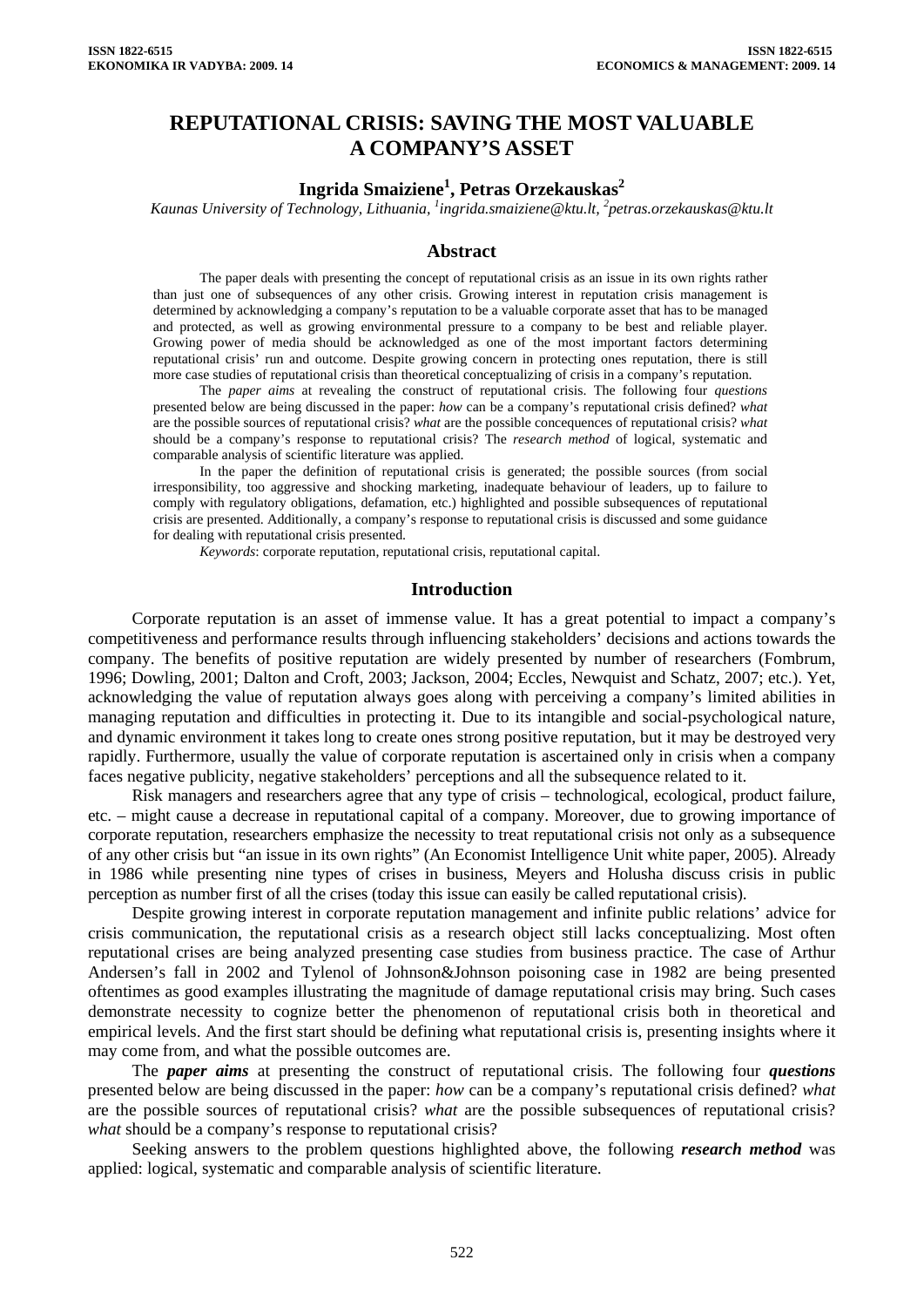# **Defining reputational crisis**

Reputational risk management and reputational crisis management are the matters of great concern. And this might be easily illustrated by growing number of case studies of well-known companies' reputational crises presented in academic literature (Johnson&Johnson Tylenol poisoning case, Arthur Andersen fall, Coca-Cola employment related lawsuits, etc.). The survey report presented by the Economist Intelligence Unit white paper (2005) points out reputational risk to be the most significant threat to business (on the survey 269 senior executive for managing risk made choice out of 13 categories of risk).

There might be indicated two interrelated reasons for growing interest in reputational crisis management: 1) acknowledgement a company's reputation to be a valuable corporate asset that has to be managed and protected (Ashcroft, 1997; Fombrum, 1996; Dowling, 2001, Dalton and Croft, 2003, etc.); 2) growing environmental pressure to a company to be best and reliable player. The first goes along with understanding that cost of loosing trust in some stakeholder groups can be very high (Zaman, 2003); and you may never restore lost reputation. The second – growing pressure to a company – is determined by the following reasons:

- *Increasing stakeholders' sophistication and calibre*. This determines that stakeholders' expectations to a company, its products, behaviour, etc. are bigger and more sophisticated.
- *Sharpening competition* that gives more choice opportunities for stakeholders.
- *Increasing public awareness* of the impact that business has to a society (Freeman *et al.,* 2007) and rise of social responsibility (Dalton and Croft, 2003).
- *The emergence of environmentalism* as one of macro changes in business (Freeman *et al.,* 2007).
- *The rise in NGOs and pressure groups* such as Greenpeace, etc, (Genasi, 2002; Dalton and Croft, 2003). Or reference to Davies *et. al.*(2003), pressure groups specialize in 'emphasizing the emotional aspects of an issue, leaving company management floundering with their more factual platform'.
- *Advance in technology* (eg. Internet). For instance, 'consumers now have instant access to vast amounts of data and knowledge: the internet allowed access to people who previously had no effective way of gaining such data and at hardly any cost or effort' (Dalton and Croft, 2003).
- *Growing power of media*: media's 'insatiable appetite for scandal' (Dalton and Croft, 2003), media's 'scrutiny and speculation' (Dowling, 2001), media's aggression (Genasi, 2002), media's escalation of an incident into crisis (Dowling, 2001, on reference to Nash T., 1990), etc.

The statements presented above lead to acknowledging reputational crisis to be not only a subsequence of other – technological, ecological, product failure, etc. – crises but a "an issue in its own rights" (An Economist Intelligence Unit white paper, 2005). Reputational crisis indicates possible damage to a company's reputation: decrease or significant loss of trustworthiness, reliability, esteem and favourability among stakeholders. Reputational crisis can be defined as a non-routine, build up gradually or occur suddenly event (not necessarily a catastrophic one) or series of events that cause significant reputational damage due to failure to meet reasonable stakeholders' expectations. Reputational crisis usually goes hand in hand with high publicity and intense media involvement.

# **Possible sources of reputational crisis**

The reputational crises may come step-by-step or may appear unexpectedly; they might be caused by one incident or serious of events. Brown (2007) indicates that some reputational crises might be either accidental (caused by careless talk, etc.) or deliberate (caused by sabotage of others, etc.).

The sources of reputational crises vary: from emitted pollution, industrial actions, and failure to comply with regulatory obligations (An Economist Intelligence Unit white paper, 2005), product failure up to unacceptable marketing actions (*eg.* too intensive or shocking promotion) or employee disputes, etc. Most of them are caused by a company's failing to act in a way stakeholders' expect company to act or think it should act in some particular situation due to existing norms in the company's environment. However, one more some different kind of sources of reputational crisis might be identified – possible sabotage, aspersion and other issues far from being real but having much potential to cause reputational damage. This is due to socio-psychological nature of reputation, and information's powerful impact on ones reputation.

Dowling G. (2001) claims that many crisis are caused by two interacting sets of failures:

- RIP (Regulatory, Infrastructure, and Preparedness) failures in the organization's operating environment;
- HOT (Human, Organizational, and Technological) factors inside the organization.

On the reference to Atkins *et al*. (2006), Jackson (2004), Neef (2003), Dalton and Croft (2003), Davies *et al*. (2003) and Genasi (2002), the following sources of reputational damage and crisis might be identified: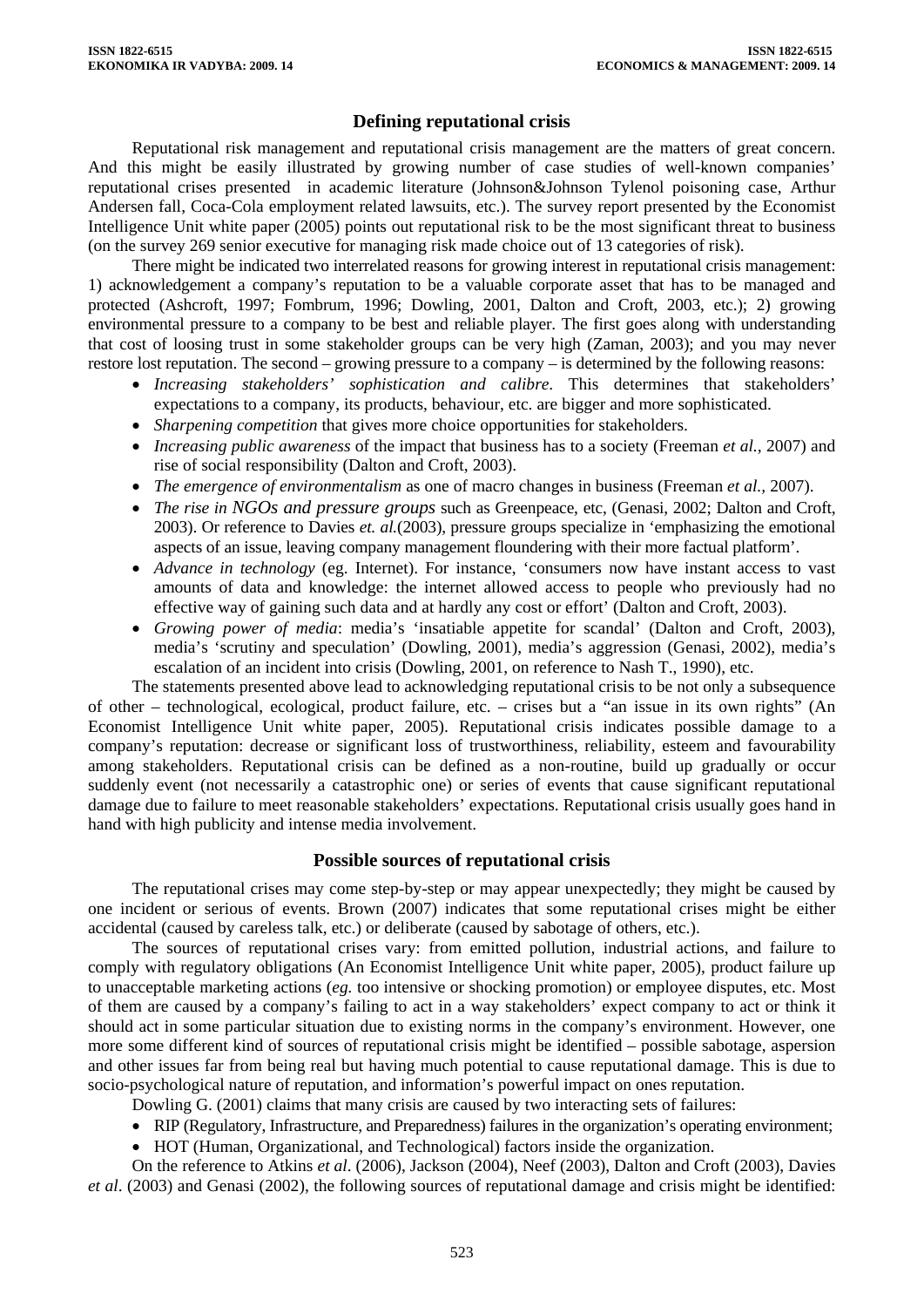failure in management decisions, employees and employment related issues, marketing and customer related issues, health and safety issues, unacceptable environmental impact of corporate practice, other unacceptable corporate behaviour (social irresponsibility, unethical behaviour, etc.), technological failure, reverse financial results of performance (*see table 1*). All these sources are tightly related to an organization's practice and behaviour, and each of them might be escalated and discussed widely. For instance, Neef (2003) presents employment-related issues that may evolve to huge reputational crisis. These are: layoffs and downsizing policies, discrimination and disregard of equal opportunities at work, sexual harassment, etc. that lead to lawsuits, strong media involvement and publicity, and reputation damage.

| <b>Sources of</b>    | Explaining sources of reputational crisis on reference to scholars |                  |                |               |                         |            |  |
|----------------------|--------------------------------------------------------------------|------------------|----------------|---------------|-------------------------|------------|--|
| reputational         | Atkins et al.                                                      | <b>Jackson</b>   | <b>Neef</b>    | Dalton,       | Davies et al.           | Genasi     |  |
| crises               | (2006)                                                             | (2004)           | (2003)         | Croft (2003)  | (2003)                  | (2002)     |  |
| Failure in           | Executive                                                          | Misdeeds of      | Corporate      | Management    | Disasters caused        |            |  |
| management           | performance                                                        | leaders          | governance     | decisions     | by bad                  |            |  |
| and governance       |                                                                    |                  |                |               | management              |            |  |
| <b>Employees</b> and | Employees                                                          |                  | Employment     | Human error   | Disasters caused        | Employee   |  |
| employment           |                                                                    |                  | Human rights   |               | by employees            | disputes   |  |
| related issues       |                                                                    |                  | Workplace      |               |                         |            |  |
|                      | Customer                                                           | Marketing        | safety         |               | Product boycott         | Consumer   |  |
| Customer and         | relations                                                          | gaffes           |                |               |                         | complaints |  |
| marketing            | Products and                                                       |                  |                |               |                         | Recalled   |  |
| related issues       | services                                                           |                  |                |               |                         | products   |  |
| Health and           | Health and                                                         |                  | Product safety |               |                         |            |  |
| safety issues        | safety                                                             |                  | issues         |               |                         |            |  |
| Unacceptable         | Environmental                                                      |                  | Environmental  |               |                         | Pollution  |  |
| environmental        | policies                                                           |                  | policies       |               |                         | emitted    |  |
| impact               |                                                                    |                  |                |               |                         |            |  |
| Unacceptable         | Unacceptable                                                       | Social           |                |               |                         | Lawsuits   |  |
| corporate            | behaviour                                                          | irresponsibility |                |               |                         |            |  |
| behaviour            |                                                                    |                  |                |               |                         |            |  |
| Technological        |                                                                    |                  |                | Mechanical or |                         |            |  |
| failure              |                                                                    |                  |                | technology    |                         |            |  |
|                      |                                                                    |                  |                | failure       |                         |            |  |
| Financial            | Financial                                                          |                  |                |               | Restatement of          |            |  |
| performance          | performance                                                        |                  |                |               | a financial<br>position |            |  |
| results              |                                                                    |                  |                |               |                         |            |  |
| <i>Others</i>        |                                                                    |                  |                | Acts of God   | Sabotage<br>Fraud       |            |  |
|                      |                                                                    |                  |                |               |                         |            |  |

#### **Table 1.** Possible sources of reputational crises

*Note: white boxes indicate that sources of reputational crises indicated and presented left might be not pointed out by the referred scholars.* 

On reference to The Economist Intelligence Unit white paper (2005), the biggest threats to corporate reputation are 'failure to comply with regulatory or legal obligations', 'exposure of unethical practice' and 'security breaches (eg. sensitive data leaks, hacking of customer financial data)'.Additionally, Jackson (2004) presents some more sources of reputational damage in more wider context of multinational corporations: exploiting people, being unfair competitors, purveying harmful products, disrupting local economies, contaminating cultures, etc.

The source of reputational crisis definitely makes an impact on the run of the crisis; but this factor is not the single one that determines the consequences of it.

### **Consequences of reputational crisis**

The consequences of reputational crisis are not the same at any situation. On reference to Dowling (2001), the impact of a crisis on reputation is determined by the following three factors:

1. The level of favorability (or unfavorability) of the reputation before crisis;

- 2. The type and magnitude of crisis.
- 3. The amount and tone of media publicity.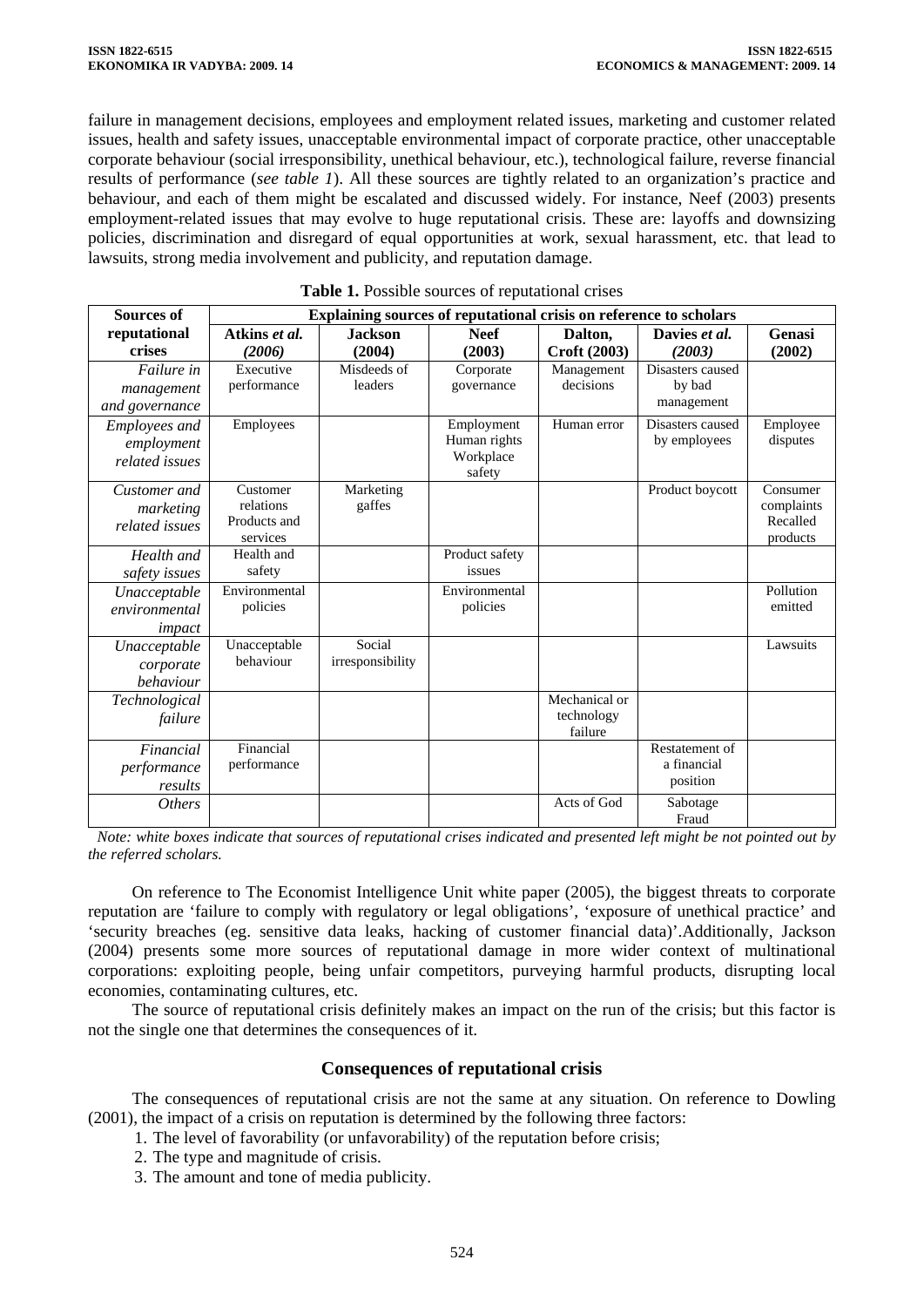According to Davies *et al.* (2003) crises are often expensive in the short-term but rarely appear to damage companies in the long-run if they are handles well. The insight based on this statement should be presented as the fourth factor determining the consequence of crisis: level of damage to reputation is also determined by a company's actions and behavior during the crisis.

The importance of all the fourth factors might be illustrated by Johnson&Johnson Tylenol poisoning case. On reference to Murray and Shohen (1992), Davies et al. (2003) points out that Johnson&Johnson survived Tylenol crisis for the following reasons: (a) a strong and positive reputation before crisis; (b) being open with media; (c) the chairman took clear and public command; (d) the media presented position that Johnson&Johnson were not to blame.

Genasi (2002) do also claim that reputational crisis do not necessarily lead to a company's crash. On reference to him, a company crisis can bring 'your company a standstill, but handled well it can build you reputation back up to a higher level than before the incident'. Yet, if not handled well, the outcome of reputational crisis leads to decrease in reputational capital that evidences in significant lost of stakeholders' trust and confidence in a company and its abilities to keep the expected obligations to consumers, employees, community, business partners, investors and other stakeholders. And it is not just damage to reputation; this negatively will impact a company's abilities to attract material and non-material resources, as well as initiate and affiliate, and maintain relations with stakeholders (*see table 2*).

| Stakeholder group        | <b>Consequences of reputational crisis</b>                                                 |  |  |
|--------------------------|--------------------------------------------------------------------------------------------|--|--|
| <b>Customers</b>         | • Few abilities to attract new customers;                                                  |  |  |
|                          | · Discourage of loyalty of current consumers;                                              |  |  |
|                          | • Loss of sales;                                                                           |  |  |
|                          | • Less acceptance of new products;                                                         |  |  |
|                          | • Less abilities to charge additional prices;                                              |  |  |
|                          | • Less support while entering new markets.                                                 |  |  |
| <b>Business partners</b> | • Worse access to the best professional service providers                                  |  |  |
|                          | (eg. 'the best advertising agencies want to work for the best clients - so they can 'rent' |  |  |
|                          | their clients' good reputation'; Dowling, 2001)                                            |  |  |
|                          | • Limited abilities to attract new business partners;                                      |  |  |
|                          | • Limited abilities to maintain current business partners;                                 |  |  |
|                          | • Loosing important relations with suppliers, distributors, etc.                           |  |  |
|                          | • Decrease in bargaining power.                                                            |  |  |
| Employees                | • Less opportunities to attract and recruit top employees;                                 |  |  |
|                          | • Failure to retain good staff;                                                            |  |  |
|                          | • Discourage of employees' loyalty (for the future of the company's survival and           |  |  |
|                          | development is not clear);                                                                 |  |  |
|                          | • Decrease in employee motivation and satisfaction.                                        |  |  |
| <i>Investors</i>         | • Less opportunities to attract investors                                                  |  |  |
|                          | • A company is perceived as risky for investments.                                         |  |  |
| <b>Shareholders</b>      | • Loss of share price.                                                                     |  |  |
| Community                | • Less community support.                                                                  |  |  |
| Regulatory institutions  | • More attention and supervision of coordinating institutions.                             |  |  |

**Table 2.** Possible consequences of reputational crisis among stakeholders

Doorley and Garcia (2007) point out that organizations suffering the same crisis can 'experience dramatically different outcomes' due to quality of their respective response. According to the authors, the outcomes of reputational (as well as any other) crisis is determined more by a company's response than the underlying event – severity of the crisis. This naturally leads to seeking an answer to a question of what a company's response to reputational crisis should be.

# **A company's response to reputational crisis**

In the context of managing a company's reputational crisis most scholars agree that 'primary success comes from prevention, preparation and intervention' (Kash and Darling, 1998). Thus, the following three phases in reputation crisis management should be indicated: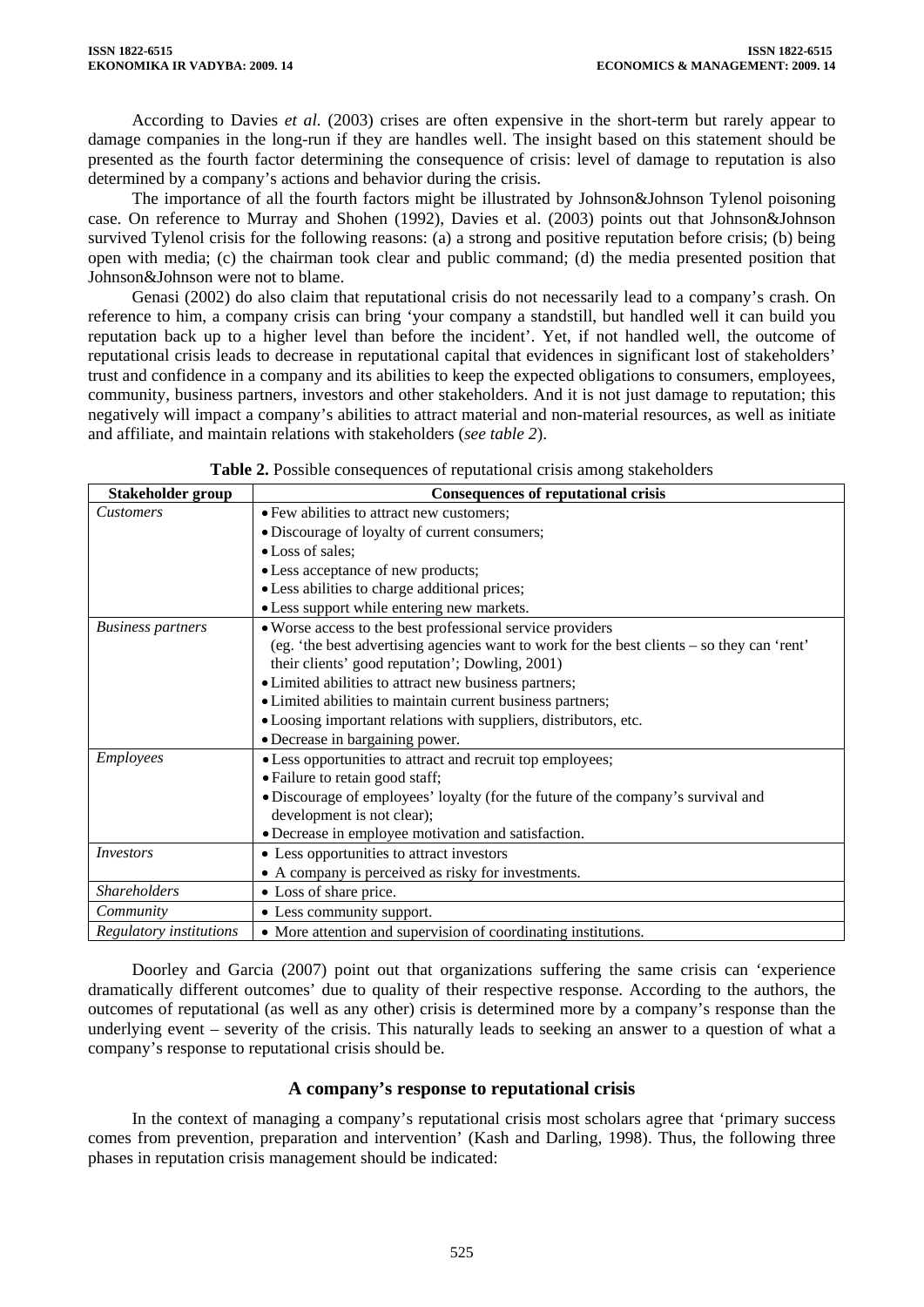- 1) *Prevention* comes from shaping positive corporate reputation among stakeholders before crisis. Positive reputation settled among stakeholders over a long period of time plays a role of shield during the crisis and softens negative impact of crisis. On reference to Dalton and Croft (2003), positive reputation communicated to required stakeholders give much better opportunities to 'ride out a storm'. Coombs and Holladay (2006) do also consider prior reputation as a factor helping to facilitate reputation's repair.
- 2) *Preparation* includes measuring and monitoring changes in corporate reputation (the results might be a good indicator for step-by-step coming crisis) and creating various scenarios for possible reputational damage (the scenarios allows to be prepared for sudden and accidental crisis), analyzing scenarios, choosing communicational team and strategies. Preparation is essential for some issues might be fixed before evolving into crisis. Haywood (2005) stresses the necessity for having a reputation protection plan as a form of reputation insurance. Though, it should be admitted that in practice 'too often companies become aware of such reputational issues only when it is too late – when a scandal looms or a crisis has already hit' (Fombrum, 1996).
- 3) *Intervention* includes a company's actions and communication during the crisis.

Thus, dealing with reputational crisis tree parallel reactive responses should be undertaken: 1) timely and effective communications to stakeholders and mass media; 2) operational responses (eliminating causes of reputational crisis), and 3) behavioural responses (accepting responsibility, demonstrating remorse, etc.).

Nonetheless, it should be admitted that discussing a company's intervention activities most researchers focus on communicational issues: crisis communicational programs and strategies, choose of appropriate communicational instruments and channels, etc. Ashcroft (1997) points out that during crisis effective information management is vital, and basic rules are: appropriate apologies and speed of media coverage. Dowling (2001) do also suggest step number one to be an immediate communicational response explaining what happened, why, and what the company is going to do about it (Dowling, 2001). The need for quick and well-prepared communicational response during reputational crisis can be explained significant increase of a need for information among stakeholders during any crisis. Necessity of communicational response might be illustrated with the help of following insights:

- 1) 'The extent to which a person blames a company results largely from how the person perceives the cause of the incident' (Dowling, 2001). Therefore, a company must present what has happened and deliver reasons of the event.
- 2) Stakeholders contact each other for outrage, debate and information. A crisis can therefore easily become a time of chaos (Fjeld and Molesworth, 2006).
- 3) If the company do not deliver its position and explanation, the media will find someone else to interview, such as an eyewitness or an independent expert (Dowling, 2001);
- 4) If the company procrastinate talk to the media, management is perceived as incompetent, confused or as withholding information (Dowling, 2001);
- 5) In internet people, rather than just passively read information, actively discuss such an events, (Fjeld and Molesworth, 2006), spread their interpretations and perceptions (no matter if they are reality or not).

The strategies for crisis communication may vary from keeping your head down to blaming risky business or someone else, etc. Yet, on reference of Dowling (2001) communicational response should go along with demonstrating remorse and even taking some punishment which stakeholders consider should be handled out to the guilty party. This highly illustrates that communicational response should include both rational and emotional elements. Some stakeholders might do not understand rational explanations (especially in technological crisis), but they certainly do understand a company's emotional appeal. Nevertheless, Davies *at al.* (2003) points out that many organizations 'appear to ignore the emotional aspects of a crisis'.

In summary, saving ones reputation or seeking to minimize possible damage to reputation, tree parallel reactive responses should be undertaken: timely and effective communications to stakeholders and mass media; operational responses, and behavioural responses. Beyond reactive actions, proactive reputation risk management plays great role in reputational crisis; for past reputation acts like a protecting shield and softens striking negative impacts during a crisis.

### **Conclusions**

1. Reputational crisis can be defined as a non-routine, build up gradually or occur suddenly event (not necessarily a catastrophic one) or series of events that cause significant reputational damage due to